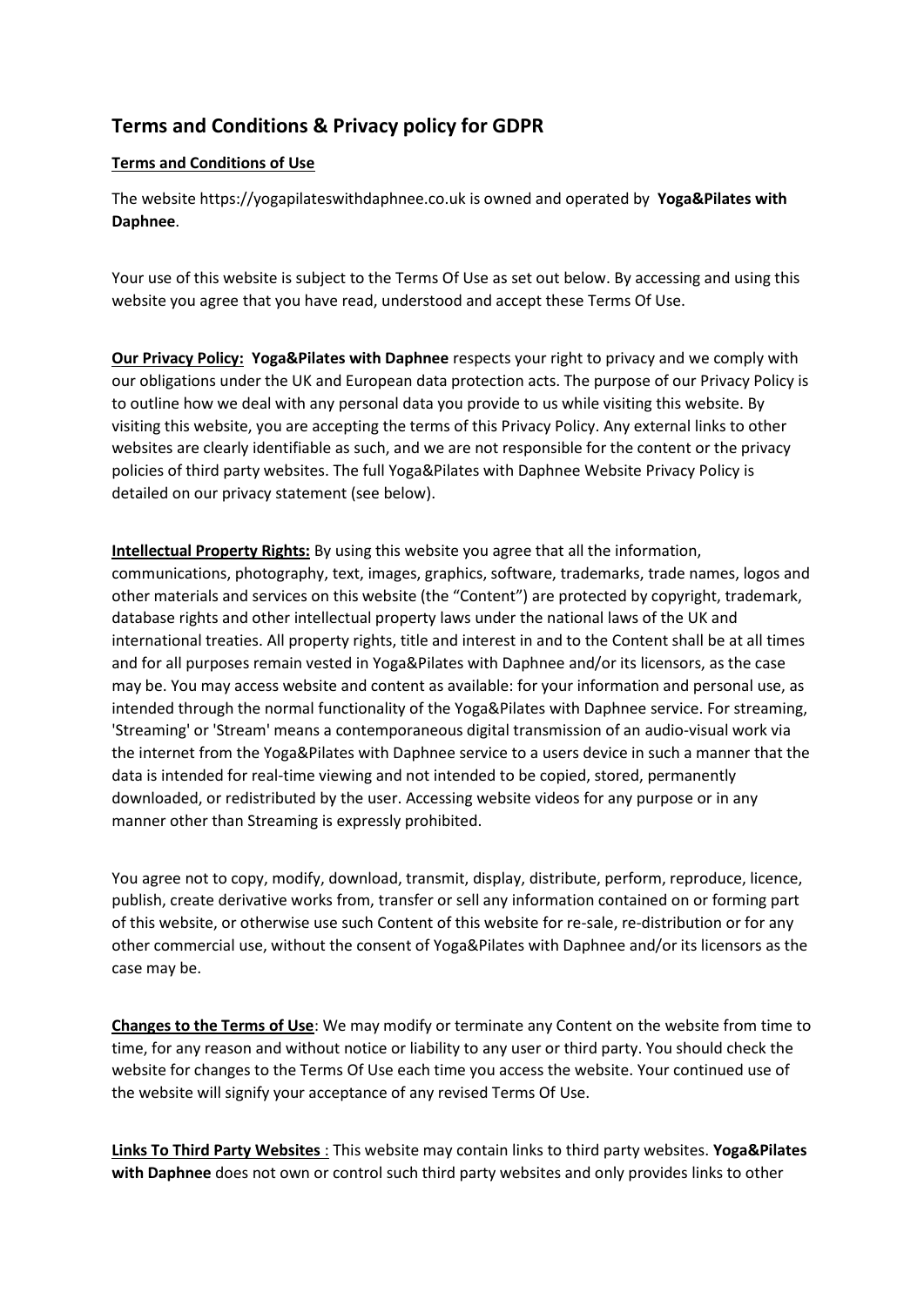locations on the internet for information purposes. Access to any other website through this website is at your own risk. Your use of third party websites is subject to the terms and conditions of use contained within each of those websites. **Yoga&Pilates with Daphnee** is not liable or responsible for the accuracy of any information, data, opinions or statements on these websites or the security of any link or communication with those websites. The fact that **Yoga&Pilates with Daphnee** provides a link to a third party website does not mean that **Yoga&Pilates with Daphnee** endorses, authorises or sponsors that website.

#### **Disclaimer**

**Usage Policy:** The information provided on this site is for educational purposes only. Participate at your own risk. Make sure you exercise in a light area, with enough free space around you. Wear comfortable clothing so you can move freely.

If you feel dizzy, light headed, faint or if you experience any other discomforts, stop exercising immediately and consult a medical doctor. You are responsible for your condition during your workout. Exercise within your limits. Never force or strain. Seek attention and advise as appropriate. Before any workout you should stretch to warm up and cool down afterwards. Not warming up, cooling down and stretching properly might result in personal injury. You should avoid alcohol and drugs before practice. Also no heavy meals for two hours before workout. Keep yourself hydrated before during and after your yoga practice.

We do not recommend that you attempt any of these poses or yoga exercises without suitable experience and supervision. We offer no medical advice. You should consult a medical practitioner before attempting any exercise and particularly yoga, to ensure that you do not injure yourself. This is particularly important if you are overweight, pregnant, nursing, regularly taking medications, or have any existing medical conditions. This site may not be tailored to match your physical and mental health. We accept no liablity whatsoever for any damages arising from the use of this website. While **Yoga&Pilates with Daphnee** uses its reasonable efforts to maintain this website in an accurate and up-to-date fashion it may contain some technical or other mistakes, inaccuracies or typographical errors. **Yoga&Pilates with Daphnee** cannot be held responsible for any mistakes or omissions on this website.

**Limit of Liability**: To the fullest extent permitted by applicable law, **Yoga&Pilates with Daphnee** will not be liable for any loss or damages arising out of or in connection with your use of the website. In no event shall **Yoga&Pilates with Daphnee** be liable for any damages whatsoever resulting from the statements or conduct of any third party or the interruption, suspension or termination of any services, whether such interruption, suspension or termination was justified or not, negligent or intentional, inadvertent or advertent.

**Indemnity**: As a user of this website, you agree to indemnify us against any loss, damage or cost incurred by us arising out of any violation by you of these Terms Of Use. You will also indemnify us against any claims that information or materials which you submit, post to or transmit through the Site are in violation of any law or in breach of any third party right.

**Disclaimer of Liability**: With respect to content available on the website, neither **Yoga&Pilates with Daphnee** nor any of its employees or agents makes any warranty, express or implied, including the warranties of merchantability and fitness for a particular purpose, or assumes any legal liability or responsibility for the accuracy, completeness, or usefulness of any information, apparatus, product, or process disclosed, or represents that its use would not infringe privately owned rights. **Disclaimer of Endorsement:** Reference herein to any specific commercial products, process, or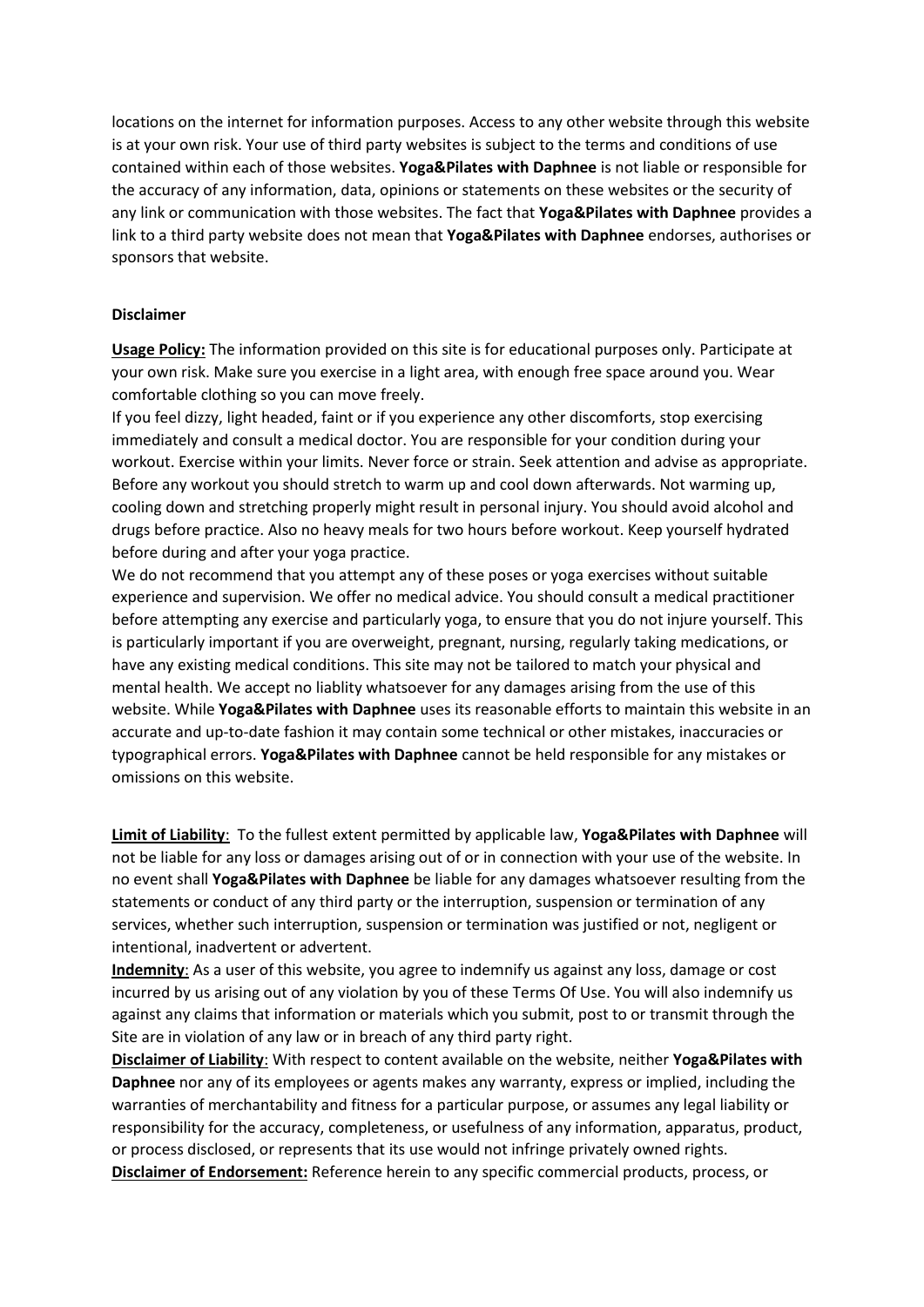service by trade name, trademark, manufacturer, or otherwise, does not necessarily constitute or imply its endorsement, recommendation, or favouring by **Yoga&Pilates with Daphnee**. The views and opinions of authors expressed herein do not necessarily state or reflect those of **Yoga&Pilates with Daphnee**, and shall not be used for advertising or product endorsement purposes. **Governing Law**: These Terms Of Use shall be governed by and construed in accordance with the law of the UK and you hereby submit to the exclusive jurisdiction of the Courts of the UK. This will not prevent **Yoga&Pilates with Daphnee** from pursuing a claim for breach of contract, copyright infringement or otherwise in respect of these terms and conditions in any other jurisdiction throughout the world.

#### **See our Privacy Statement (below).**

Your privacy is important to us and we want you to know what we do with your data when you use our site or communicate with us.

#### **1. Introduction:**

At **Yoga&Pilates with Daphnee** we respect your right to privacy and comply with our obligations under the British and European data protection acts. The purpose of this website Privacy Statement is to outline how we deal with any personal data you provide to us while visiting this website. By visiting **Yoga&Pilates with Daphnee** you are accepting the terms of this Privacy Statement. Any external links to other websites are clearly identifiable as such, and we are not responsible for the content or the privacy policies of these other websites.

### **2. Types of Information Collected:**

We retain two types of information:

*Personal Data*: This is data that identifies you or can be used to identify or contact you and may include your name, company name, address, email address, user IP addresses in circumstances where they have not been deleted, clipped or anonymised and telephone number. Such information is only collected from you if you voluntarily submit it to us.

*Non-Personal Data:* Like most websites, we gather statistical and other analytical information collected on an aggregate basis of all visitors to our web site. This non-personal data comprises information that cannot be used to identify or contact you, such as demographic information regarding, for example, user IP addresses where they have been clipped or anonymised, browser types and other anonymous statistical data involving the use of our website.

# **3. Purposes for which we hold your information**

*Non-Personal Data:* We use the non-personal data gathered from visitors to our website in an aggregate form to get a better understanding of where our visitors come from and to help us better design and organise our website.

*Cookies:* This website uses "cookie" technology. A cookie is a little piece of text stored by the browser on your computer, at the request of our server. We use cookies to improve the quality of our service by storing user preferences and tracking user trends. You are always free to decline our cookies. You can also delete cookie files from your computer at your discretion. Note however, that if you decline our cookies or ask for notification each time a cookie is being sent, some of the features and services of the **Yoga&Pilates with Daphnee** may not function properly.

*Personal Data:* We will process any Personal Data you provide to us for the following purposes:(i) to provide you with the information or services you have requested;(ii) to contact you if required in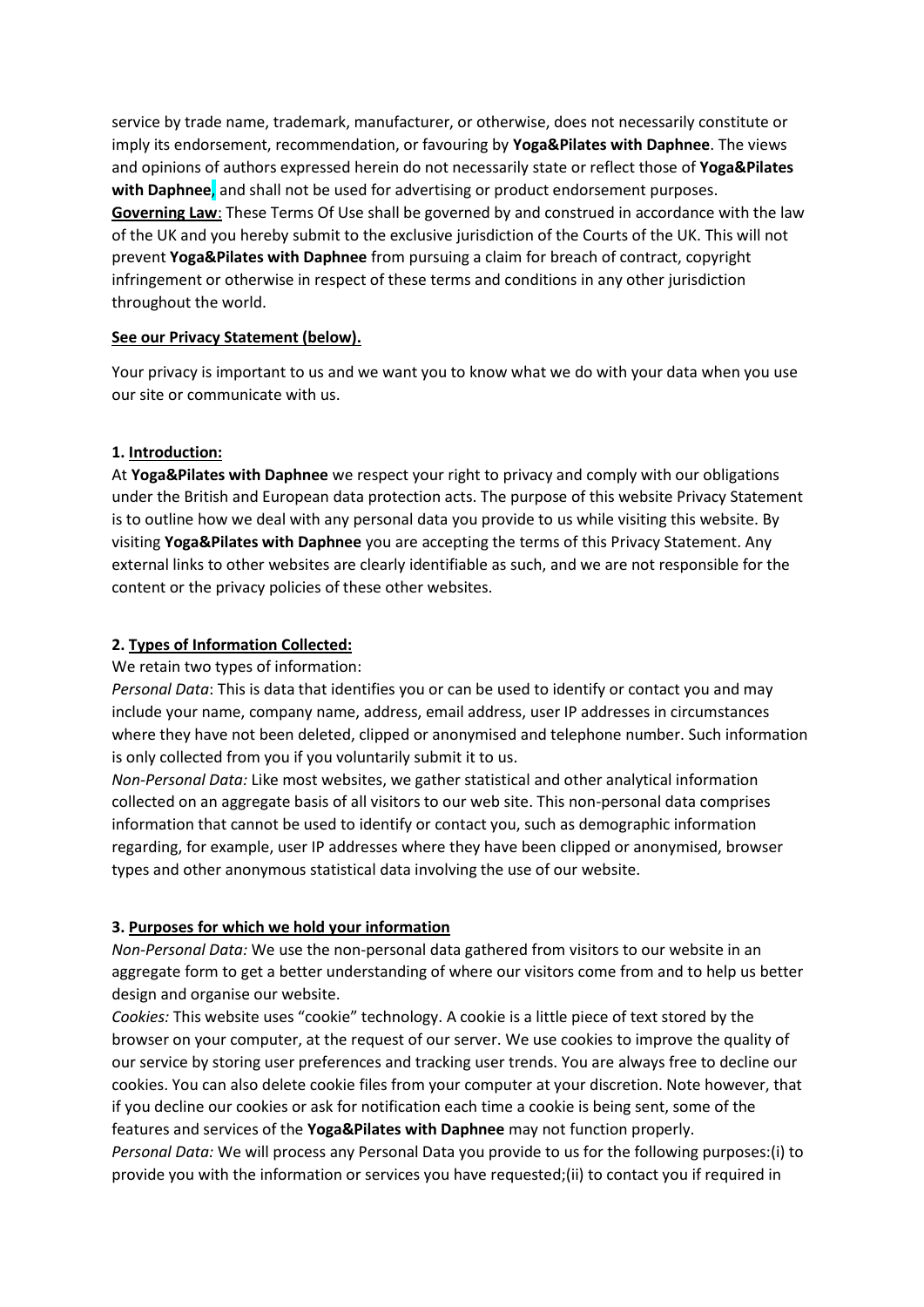connection with your request or to respond to any communications you might send to us;(iii) to send you the **Yoga&Pilates with Daphnee** newsletter, event alerts, information about product releases, service notifications and to communicate with you about relevant industry information and activities. This is only pertinent if you voluntarily sign up for this service.

**4. Disclosure of Information to Third Parties**: We do not sell, trade or rent your personal information to others. All information is used solely for our own internal marketing. We may provide non-personal data to third parties, where such information is combined with similar information of other users of our website. For example, we might inform third parties of the number of unique users who visit our website, the demographic breakdown of our community users, or the activities that visitors to our website engage in while on our website. The third parties to whom we may provide this information may include potential or actual advertisers, providers of advertising services (including website tracking services), commercial partners, sponsors, licensees, researchers and other similar parties. We will disclose your personal data if we believe in good faith that we are required to disclose it in order to comply with any applicable law, a summons, a search warrant, a court or regulatory order, or other statutory requirement.

**5. Sale of Business**: We reserve the right to transfer information (including your personal data) to a third party in the event of a sale, merger, liquidation, receivership or transfer of all or substantially all of the assets of **Yoga&Pilates with Daphnee** provided that the third party agrees to adhere to the terms of this Privacy Statement and provided that the third party only uses your personal data for the purposes that you provided it to us. You will be notified in the event of any such transfer and you will be afforded an opportunity to opt-out.

**6. Security**: Your personal data is held by **Yoga&Pilates with Daphnee** in accordance with industry best practices. We do not store your credit card information, number, expiry date or CVV security code on our servers. To ensure optimal security, we use a third

Payment processing are made through *Stripe* or through *cash* payment in person. To ensure Fraud Prevention and Security, Stripe collect and use Personal Data to help to detect and manage the activity of fraudulent and other bad actors across our Services, to enable our fraud detection Business Services, and to otherwise seek to secure our Services and transactions against unauthorized access, use, modification or misappropriation of Personal Data, information and funds. In connection with fraud and security monitoring, prevention, detection, and compliance activities for Stripe and its Business Users, they receive information from service providers (including credit bureaus), third parties, and the Services they provide. They may collect information from you, and about you, from Business Users, financial parties and in some cases third process Personal Data for the purpose of entering into business relationships with prospective Business Users and End Users and to perform the respective contractual obligations that they have with these Users. Activities include:

Creation and management of Stripe accounts and Stripe account credentials, including the evaluation of applications to commence or expand the use of our Services;

Creation and management of Stripe Checkout accounts;